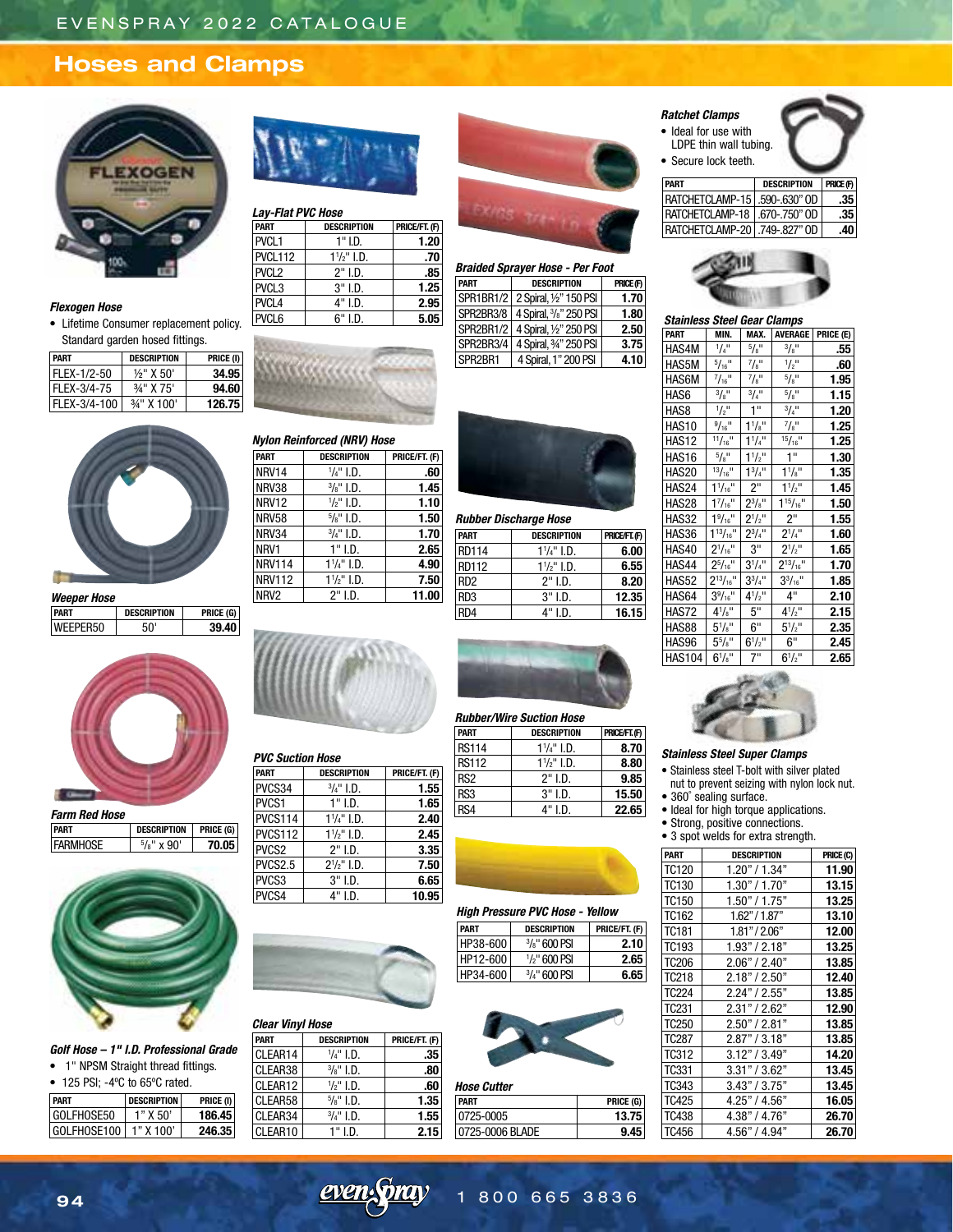

## *Dramm Tripod Impulse Sprinkler*

Designed to water over gardens. the Dramm Tripod Impulse Sprinkler elevates watering over 5 feet in height.

- Features a brass impulse sprinkler head; adjustable for part and full-circle patterns.
- Retractable riser adjusts from 38" to 63" in height.
- Waters an area up to 70 feet in diameter.
- Retractable spikes in folding tripod base holds securely when watering.

| <b>PART</b>   | <b>DESCRIPTION</b>    | PRICE (I) |
|---------------|-----------------------|-----------|
|               | DRAMM- Tripod Impulse | 69.85     |
| <b>TRIPOD</b> | Sprinkle              |           |



## *Comfort Grip Nozzle*

- Vinyl-molded cushion comfort grip.
- Ideal for cold or hot water use.
- Male GH outlet x Female GH inlet.

| <b>PART</b> | m<br>۲ĸ |
|-------------|---------|
| ∼u∹<br>ר    |         |



## *Insulated Brass Twist Nozzle*

- Insulated rubber grip over solid brass nozzle body ideal for both hot and cold-water use.
- Adjustable pattern from stream to fine spray wide cone; simply twist the grip.

| SCRIPTION                   |  |
|-----------------------------|--|
| 528T-RUBBER Insulated Twist |  |



## *Pro Fireman Nozzle*

- Heavy-Duty Metal construction.
- Adjustable pattern, lever ON/OFF. • Rated to 250 PSI. Female GH inlet.
- 

**PART DESCRIPTION PRICE (G)** 50503 Pro Fireman Nozzle **39.95**



## *Insulated Pistol Grip Nozzle*

- Molded insulated grip for spraying
- hot or cold water.
- Male GH outlet x Female GH inlet.

| <b>PART</b> | <b>DESCRIPTION</b>             | PRICE (G) |
|-------------|--------------------------------|-----------|
|             | 572TFR   Insulated Grip Nozzle | 12.05     |



## *Zinc Pistol Grip Nozzle*

- Medium-duty zinc spray nozzle
- with trigger lock feature. • Male GH outlet x Female GH inlet.
- 

| I PART | <b>DESCRIPTION</b>       | PRICE (G) |  |
|--------|--------------------------|-----------|--|
| 15731  | <b>Zinc Spray Nozzle</b> |           |  |
|        |                          |           |  |



## *Zinc "Y" Shut-Off Splitter Valve*

- Sturdy Zinc construction.
- "Y" shut-off splitter, 1 x FGH, 2 x MGH.
- Resists Temps. Up to 160˚F.





## *Zinc Water Shut-Off Valve*

- Sturdy Zinc construction. Male GH x Female GH threads.
- 

|      | Compact handle resists breakage. |                    |                  |  |
|------|----------------------------------|--------------------|------------------|--|
| PART |                                  | <b>DESCRIPTION</b> | <b>PRICE (G)</b> |  |
|      | 05VL                             | Zinc Shut-Off      | 6.85             |  |



## *Nylon "Y" Shut-off Connectors*

- Durable, rustproof polymer.
- Not good for high temperatures.
- Twin shut-off valves.
- Cap type valve handles resist breakage.
- Full ball and retainer rings reduce leakage, even at low pressure.





## **Female Male**

## *Brass Quick Connector Set*

- Allows the most water flow of any quick connector systems.
- Use with 07V or 05V water shut-off valves for on/off water flow control. • Features a push-pull ring to connect/
- disconnect hose and hose end attachments easily.
- Easily attaches to nozzle /sprinkler for quick connection to hose.
- Heavy-duty solid brass construction for long life.
- Incl. 1 male and 1 female connector.

| <b>PART</b> | <b>DESCRIPTION</b>            | PRICE $(G)$ |  |
|-------------|-------------------------------|-------------|--|
| 090C        | Connector Set                 | 13.65       |  |
|             | 09QCM   Male Connector Only   | 4.55        |  |
|             | 09QCF   Female Connector Only | 9.10        |  |



## *Hose End Quick Connector Set*

- Easily connects hose to sprinkler, nozzle or other hose end accessories.
- Durable, polymer construction. • Interchangeable with most polymer
- quick connector systems. • Includes 1 female hose end
- connector with shut-off and 2 male hose end adapters.





## *Rubber Hose Washers*

| PART | DESCRIPTION | PRICE (G) |
|------|-------------|-----------|
| 01RW | 10 Pack     |           |



## *Dramm Fan Spray*

- Heavy-duty zinc & brass construction. • Female GH thread; easy-to-use
- shut-off and ergonomic insulated grip. • Great for seedlings.

| <b>PART</b>              | <b>DESCRIPTION   PRICE (F)</b> |       |
|--------------------------|--------------------------------|-------|
| DRAMM-FANSPRAY Fan Spray |                                | 14.40 |



## *Dramm Hose Washers – Pro Grade*

• EPDM rubber for durability.

| • Fits standard $\frac{3}{4}$ " garden hoses. |  |             |  |
|-----------------------------------------------|--|-------------|--|
| PART<br><b>DESCRIPTION</b>                    |  | PRICE $(F)$ |  |
| DRAMM- 12-Pack                                |  | 4.40        |  |
| <b>WASHER</b>                                 |  |             |  |



#### *¾" Banjo Brand Cam-lock Garden Hose Thread Fittings* **GHMT075F**

- Quick and simple way to connect and disconnect your garden hose and all other watering accessories.
- Never have to use pliers to attach or tighten another garden hose or accessory again!
- Durable, rustproof yellow fibreglass re-enforced poly construction.
- Fits all standard ¾" male and female garden hose threads (GHT).
- Standard ¾" opening inside diameter.

| <b>PART</b> | <b>DESCRIPTION</b>           | PRICE(F) |
|-------------|------------------------------|----------|
| GHFT075A    | 3/4" Adapter x<br>Female GHT | 8.25     |
| GHMT075F    | 3/4" Adapter x<br>Male GHT   | 8.25     |
| GHMT075B    | 3/4" Coupler x<br>Male GHT   | 17.40    |
| GHFT075D    | 3/4" Coupler x<br>Female GHT | 17.40    |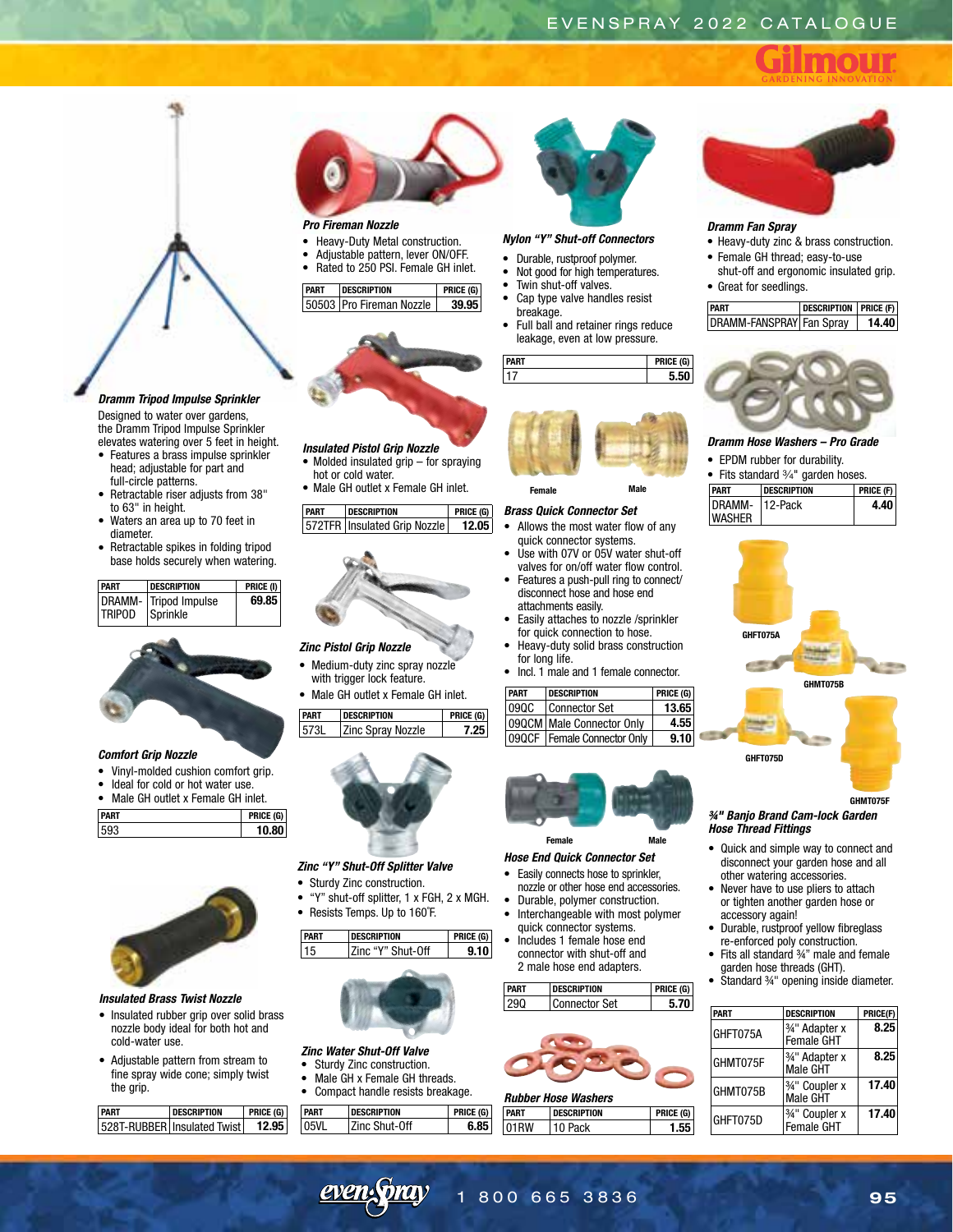# **Hose Accessories**



## *Hozon Syphon Mixer*

• Accurately applies fertilizer, pesticides and other water soluble chemicals for use in the greenhouse, lawn and garden. • Sturdy Poly body, in-line check valve.

| <b>PART</b>    | <b>DESCRIPTION</b>                                      | PRICE (F) |
|----------------|---------------------------------------------------------|-----------|
| HOZON Injector |                                                         | 24.00     |
|                | Note: All chemical mixes should be diluted according to |           |

Note: All chemical mixes should be diluted according to the manufacturer's recommended concentration



*FOGG-IT Fog Nozzles*

| PART         | <b>DESCRIPTION</b> | PRICE (F) |
|--------------|--------------------|-----------|
| <b>FOGG</b>  | Super Fine         | 15.35     |
| <b>FOGGF</b> | l Fine             | 15.35     |
| <b>FOGGL</b> | Low Volume         | 15.35     |
| <b>FOGGH</b> | <b>Heavy</b>       | 15.35     |



*Heavy Brass Hose Couple Set* • Individual male or female fittings also sold separately – please inquire.

| <b>PART</b> | <b>DESCRIPTION</b> | PRICE (G) |
|-------------|--------------------|-----------|
| <b>HC38</b> | 3/8"               | 8.55      |
| <b>HC12</b> | $1/2$ "            | 8.35      |
| <b>HC58</b> | 5/8"               | 8.40      |
| <b>HC34</b> | $^{3}/_{4}$ "      | 8.70      |
| <b>HC10</b> | $\mathbf{H}$       | 33.40     |



|             | <b>Adapter Coupler</b> |           |
|-------------|------------------------|-----------|
| <b>PART</b> | <b>DESCRIPTION</b>     | PRICE (G) |
| #03         | $1/2$ NPT x Hose       | 4.15      |
| #04         | $3/4$ NPT x Hose       | 4.65      |



#### *Swivel Connector*

| PART | <b>DESCRIPTION</b>       | PRICE (G) |
|------|--------------------------|-----------|
| #01  | $1/2$ NPT x Hose         | 4.95      |
| #02  | $\frac{3}{4}$ NPT x Hose | 5.15      |
| #06  | Hose x Hose              | 5.00      |



| Water Breaker |                    |           |
|---------------|--------------------|-----------|
| <b>PART</b>   | <b>DESCRIPTION</b> | PRICE (F) |
| 170PL         | Plastic            | 6.80      |
| 170AL         | Aluminum           | 16.55     |
| 400PL         | Plastic            | 7.90      |
| 400AL         | Aluminum           | 24.40     |
| 1000PL        | Plastic            | 18.80     |

DESCRIPTION PRICE (F) DRAMM2 2' **14.65** DRAMM3 3' **16.55**

**PART DESCRIPTION PRICE (G)** 03V Single Outlet Brass Shut-Off **7.85**

**PART DESCRIPTION PRICE (G)** 13 Double Outlet Brass Shut-Off **16.50**

*Extension* 

**DRAMM4** 4'

*03V*

*13*

*Brass Shut-Off*

and turn.

faucet.

• Extra large handles are easy to grip

• Heavy-duty brass construction. **PART DESCRIPTION PRICE (G)** 44GFL Four Outlet Brass Shut-Off **20.25**

• EZ-on connector assures connection to



## • GH in/out

*Plastic (170)*

*Aluminum (400)*

| <b>PART</b> | <b>DESCRIPTION</b>               | PRICE (F) |
|-------------|----------------------------------|-----------|
|             | 74VALVE   Dramm 74 GH Ball Valve | 23.951    |
| 300         | <b>Brass GH Valve</b>            | 32.301    |



*Male NPT x Female Hose Adapter* **PESCRIPTION**  $\frac{407}{409}$   $\frac{1/2}{3/4}$ /2 **3.95** #09 <sup>3</sup> /4 **4.35** Water breaker not included.  $\frac{1}{\pm 0.7}$   $\frac{1}{\sqrt{2}}$   $\frac{1}{\sqrt{2}}$   $\frac{3.95}{\pm 0.7}$   $\frac{1}{\sqrt{2}}$ 



## *Female NPT x Male Hose Adapter* **PARTIC DESCRIPTION** #08 <sup>1</sup>

| . | ווטוו ווווטכבים ו | 1110L (u) |
|---|-------------------|-----------|
|   |                   | 5         |
|   |                   |           |
|   |                   |           |







## *Male Swivel Adapter*

| PART | <b>DESCRIPTION</b> | PRICE (G) |
|------|--------------------|-----------|
| #14  | $3/8$ NPT x Hose   | 5.20      |
| #15  | $1/2$ NPT x Hose   | 5.25      |
| #17  | $1/4$ NPT x Hose   | 4.90      |



*20R Adapter* **PART DESCRIPTION PRICE (I)** 20R 1" FNPT x MGHT **16.60** HW1 Gasket for 20R **2.05**



| <b>Hose Nozzle</b> |                    |           |
|--------------------|--------------------|-----------|
| <b>PART</b>        | <b>DESCRIPTION</b> | PRICE (G) |
| <b>FN100</b>       | 1" Nozzle          | 26.25     |
| <b>FN112</b>       | 1½" Nozzle         | 20.50     |
| <b>FN200</b>       | 2" Nozzle          | 99.95     |
| <b>FN100-G</b>     | Gasket - FN100     | 1.65      |
| <b>FN112-G</b>     | Gasket - FN112     | 1.75      |
| <b>FN200-G</b>     | Gasket - FN200     | 2.75      |
|                    |                    |           |



| JUCKEL      |                                           |           |
|-------------|-------------------------------------------|-----------|
| <b>PART</b> | <b>DESCRIPTION</b>                        | PRICE (E) |
| l0CS14      | <sup>1</sup> / <sub>4</sub> " Socket Only | 7.00      |
| lQCS38      | $3/8$ " Socket Only                       | 9.10      |
| l0CS12      | <sup>1</sup> / <sub>2</sub> " Socket Only | 13.65     |



# *Male Plug*

| PRICE (E) | <b>I DESCRIPTION</b>      | I PART |
|-----------|---------------------------|--------|
| 3.30      | $ 1/4$ " Plug Only        | QCP14  |
| 4.30      | $\sqrt{3}/_8$ " Plug Only | QCP38  |
| 5.20      | $1/2$ " Plug Only         |        |
|           |                           | QCP12  |



| <b>PART</b> | <b>DESCRIPTION</b>           | PRICE $(E)$ |
|-------------|------------------------------|-------------|
|             | QCP14F   1/4" Fem. Plug Only | 3.75        |
|             | QCP38F   3/8" Fem. Plug Only | 4.05        |
|             | QCP12F 1/2" Fem. Plug Only   | 7.55        |

## *Quick Coupler Socket O-Rings*

| <b>PART</b> | <b>DESCRIPTION</b>                          | PRICE (E) |
|-------------|---------------------------------------------|-----------|
|             | QC14-OR   O-Ring - 1/4" Socket              | .55       |
|             | $QC38-OR$   0-Ring - $\frac{3}{8}$ " Socket | .55       |
|             | QC12-OR   O-Ring - 1/2" Socket              | .65       |